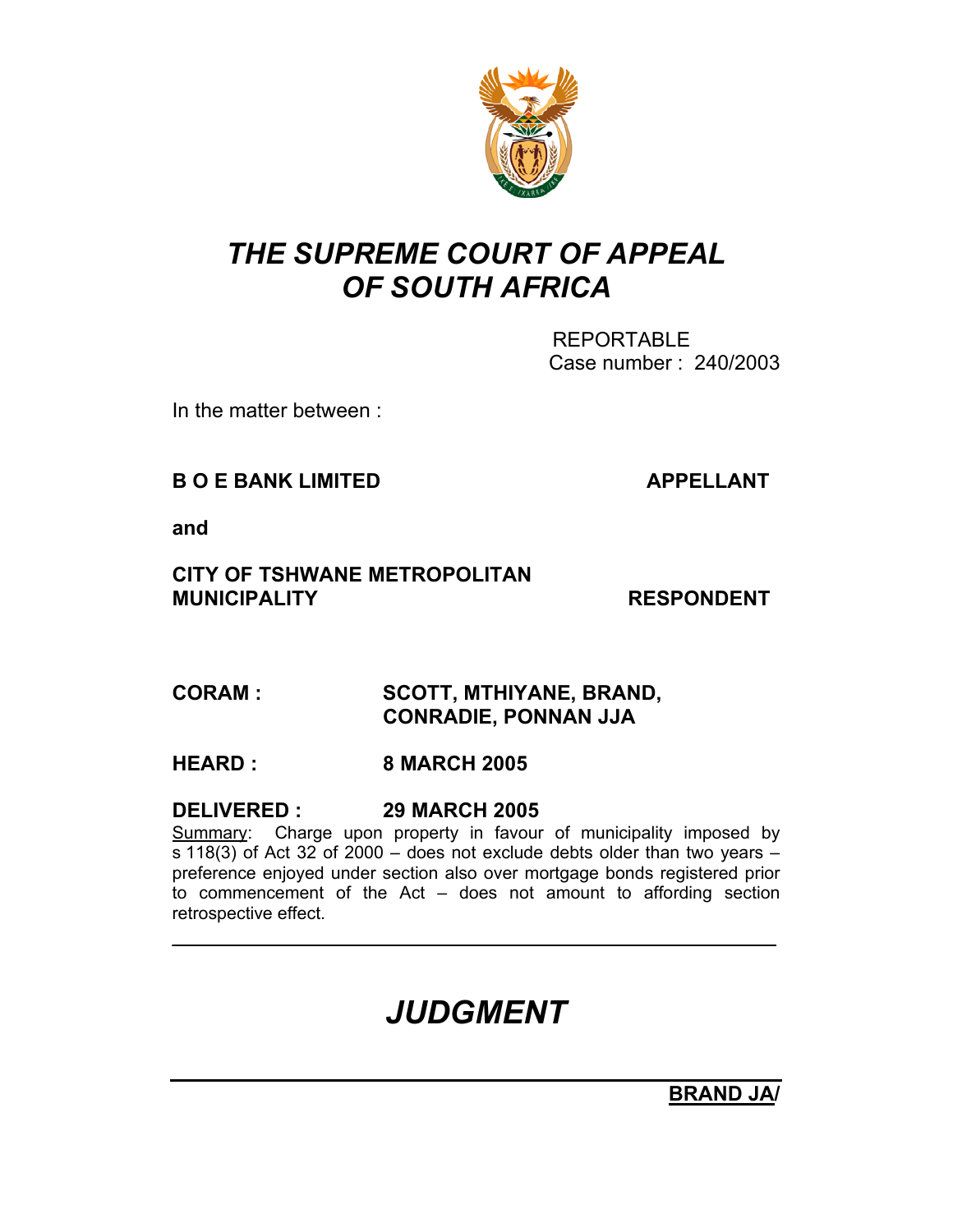#### **BRAND JA:**

[1] This appeal arose from competing claims by the appellant ('the bank') and the respondent ('the municipality') to the proceeds realised from a sale in execution of immovable property situated at Wonderboom, Pretoria ('the property'). The bank's claim is based on mortgage bonds over the property while the municipality's claim is for municipal rates and for services rendered in connection with the property. The outcome of the dispute turns on the interpretation of s 118(3) of the Local Government : Municipal Systems Act 32 of 2000 ('the Act'), read with subsection 118(1) of the Act. These two subsections provide:

'118(1) A registrar of deeds may not register the transfer of property except on production to that registrar of deeds of a prescribed certificate –

(a) issued by the municipality or municipalities in which that property is situated; and

(b) which certifies that all amounts that became due in connection with that property for municipal service fees, surcharges on fees, property rates and other municipal taxes, levies and duties during the two years preceding the date of application for the certificate have been fully paid.

(3) An amount due for municipal service fees, surcharges on fees, property rates and other municipal taxes, levies and duties is a charge upon the property in connection with which the amount is owing and enjoys preference over any mortgage bond registered against the property.'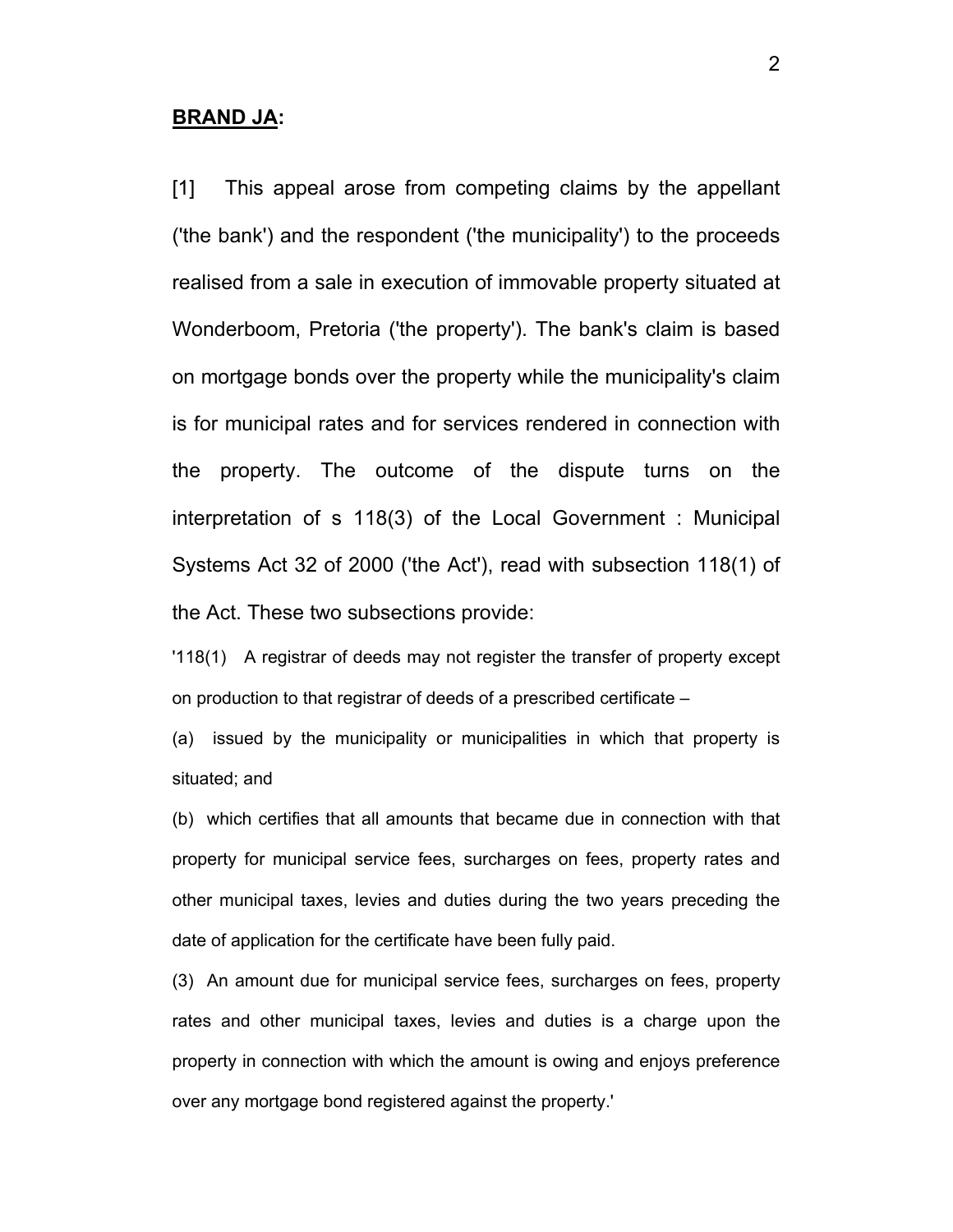[2] The facts of the matter are relatively straightforward. The previous owners of the property were Mr and Mrs Van Heerden. Between 1994 and 1996, the bank's predecessor-in-title, NBS Bank Limited, registered three mortgage bonds over the property securing loans in a total amount of more than R2,3m. During the period 1994 to 2001 the previous owners also became indebted to the municipality for property rates, municipal services and other charges contemplated in ss 118(1) and 118(3).

[3] In June 2001 NBS Bank took judgment against the Van Heerdens for money lent and advanced under the mortgage bonds. In terms of the judgment the property was declared executable. Towards the end of October 2001, the attorneys appointed to attend to the transfer of the property pursuant to the sale in execution, applied to the municipality for the clearance certificate contemplated by s 118(1) of the Act. The certificate issued by the municipality showed an amount of R287 900,29 owing in respect of municipal rates and services for the two years preceding the date of application for the certificate, ie since October 1999. The same certificate, however, also reflected a further amount of R655 273,83 outstanding in respect of municipal debts that became due prior to October 1999. In argument, the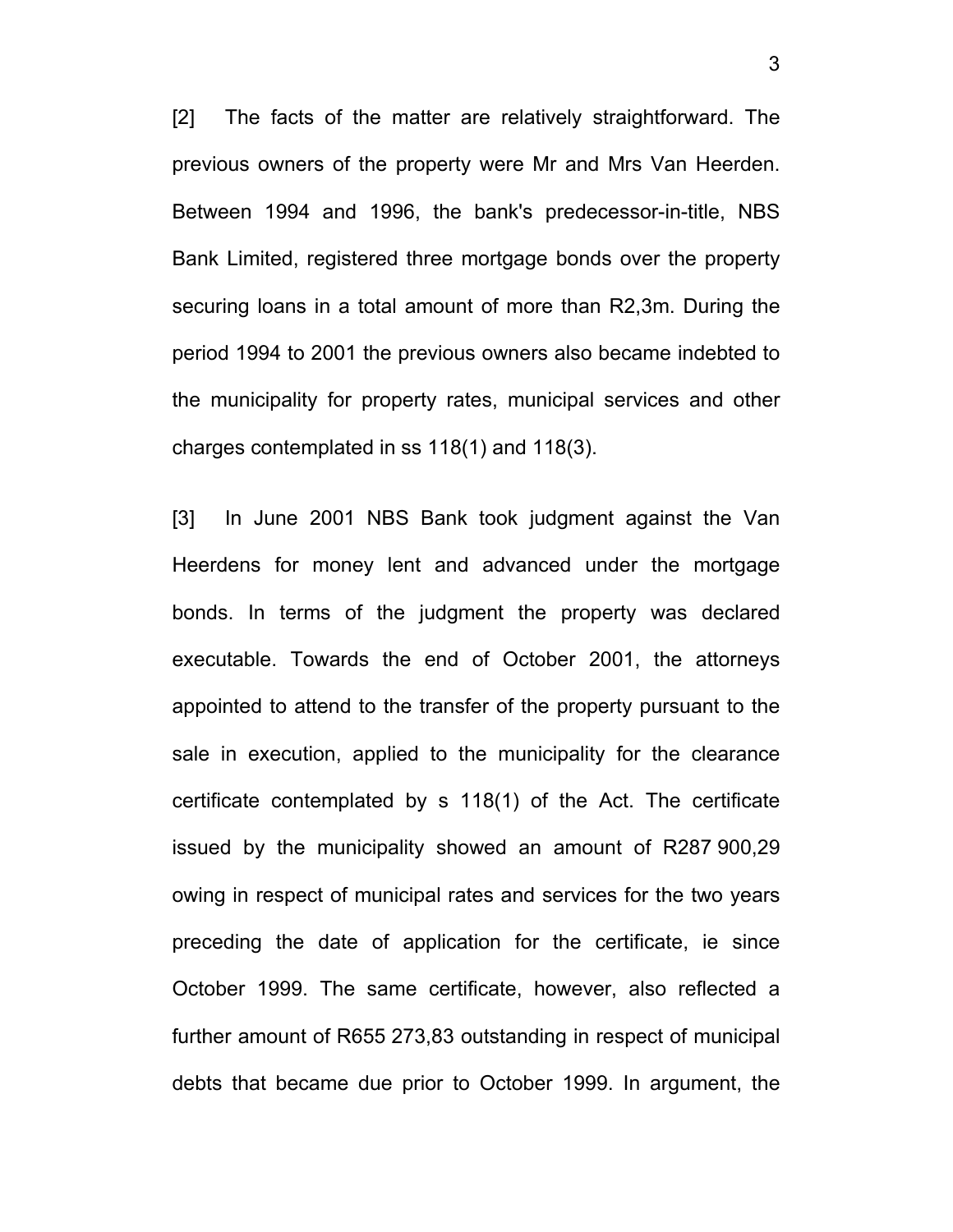latter indebtedness was referred to as 'the historical debt'. For ease of reference, I shall adopt the same nomenclature.

[4] At the sale in execution, which was held in December 2001, the property was sold for R725 000. In terms of the conditions of sale the purchaser also undertook to pay various amounts apart from the purchase price, including 'any charges necessary to effect transfer' of the property. It is common cause that the purchaser thus became liable to pay the amount of R287 900,29 certified to be owing in respect of the two year period since October 1999. Consequently there is no dispute about this amount. It has been paid by the purchaser. The dispute concerns the historical debt.

[5] Initially the construction of s 118(3) contended for by the municipality was that in terms of the section, the purchaser, as the new owner of the property, became liable for the historical debt. That gave rise to an application in the court *a quo* by the purchaser, as first applicant, and the bank, as second applicant, for an order declaring that s 118(3) did not render the new owner liable for the historical debt. In its answering affidavit the municipality conceded that its initial interpretation of s 118(3) could not be sustained. Its revised contention was that, on a proper interpretation of s 118(3), the historical debt enjoyed a preference

4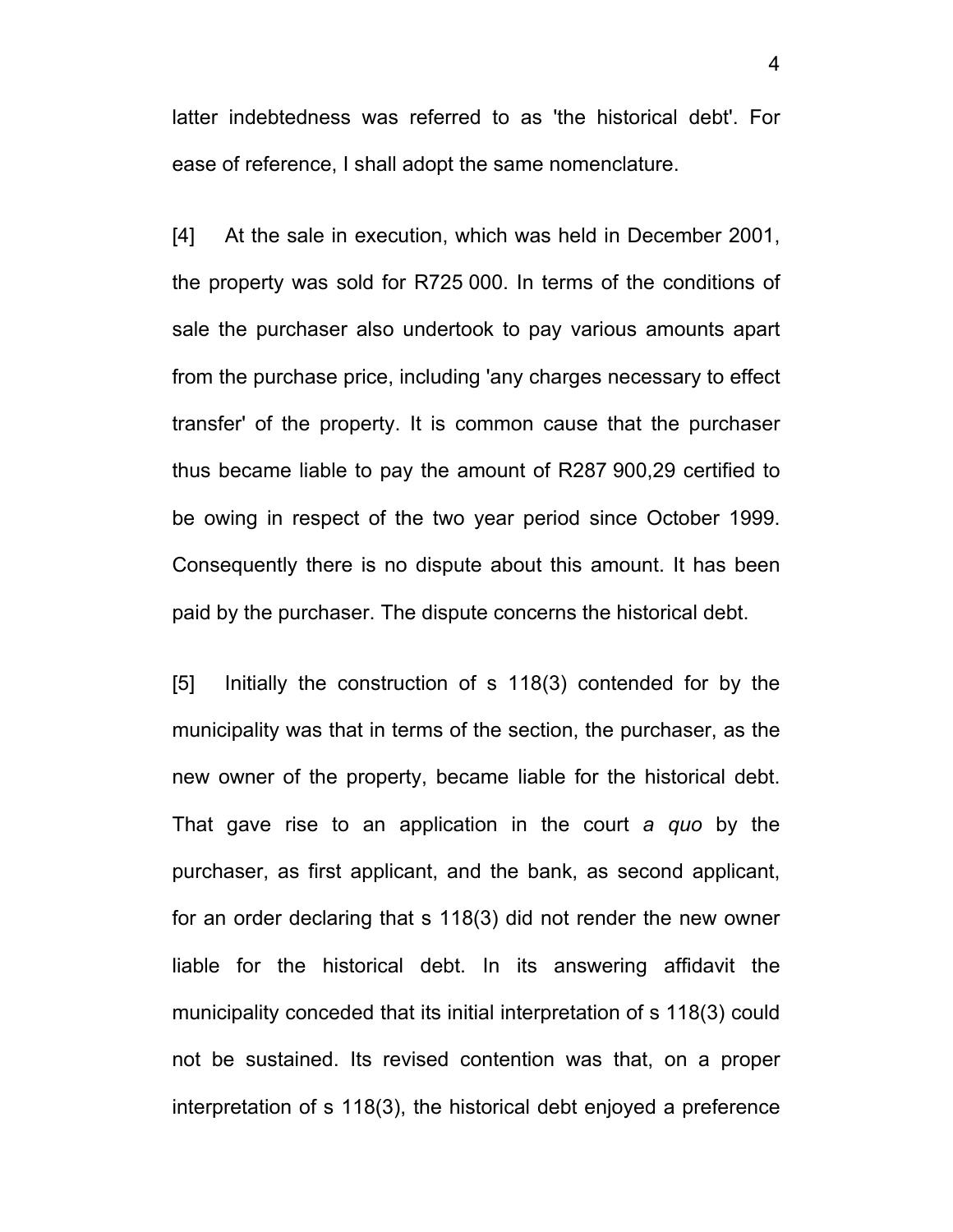over the bank's claim under the mortgage bonds to the proceeds of the sale in execution. The bank did not agree with this contention. In the event, the municipality brought a counter application essentially for an order declaring that its interpretation of s 118(3) be confirmed. In the court *a quo* the municipality's contentions were upheld by Du Plessis J who granted the counter application with costs. The appeal against that judgment is with his leave.

[6] In the court *a quo*, the bank's case was exclusively based on the premise that s 118(3) of the Act did not apply to mortgage bonds that were registered prior to the commencement of the Act on 1 March 2001. The application of the section to existing bonds, so the bank argued, would amount to affording it retrospective effect which is not warranted by the wording of the section. Confining its judgment to the only issue before it, the court *a quo* held that although s 118(3) does not have retrospective effect, it nevertheless applies to mortgage bonds that were registered before its commencement on 1 March 2001. The present appeal is inter alia against that finding. In addition, the bank sought and obtained leave to appeal on the further basis, not argued in the court *a quo*, namely that s 118(3) must be read to incorporate the time limit stipulated in s 118(1) and that the 'charge' contemplated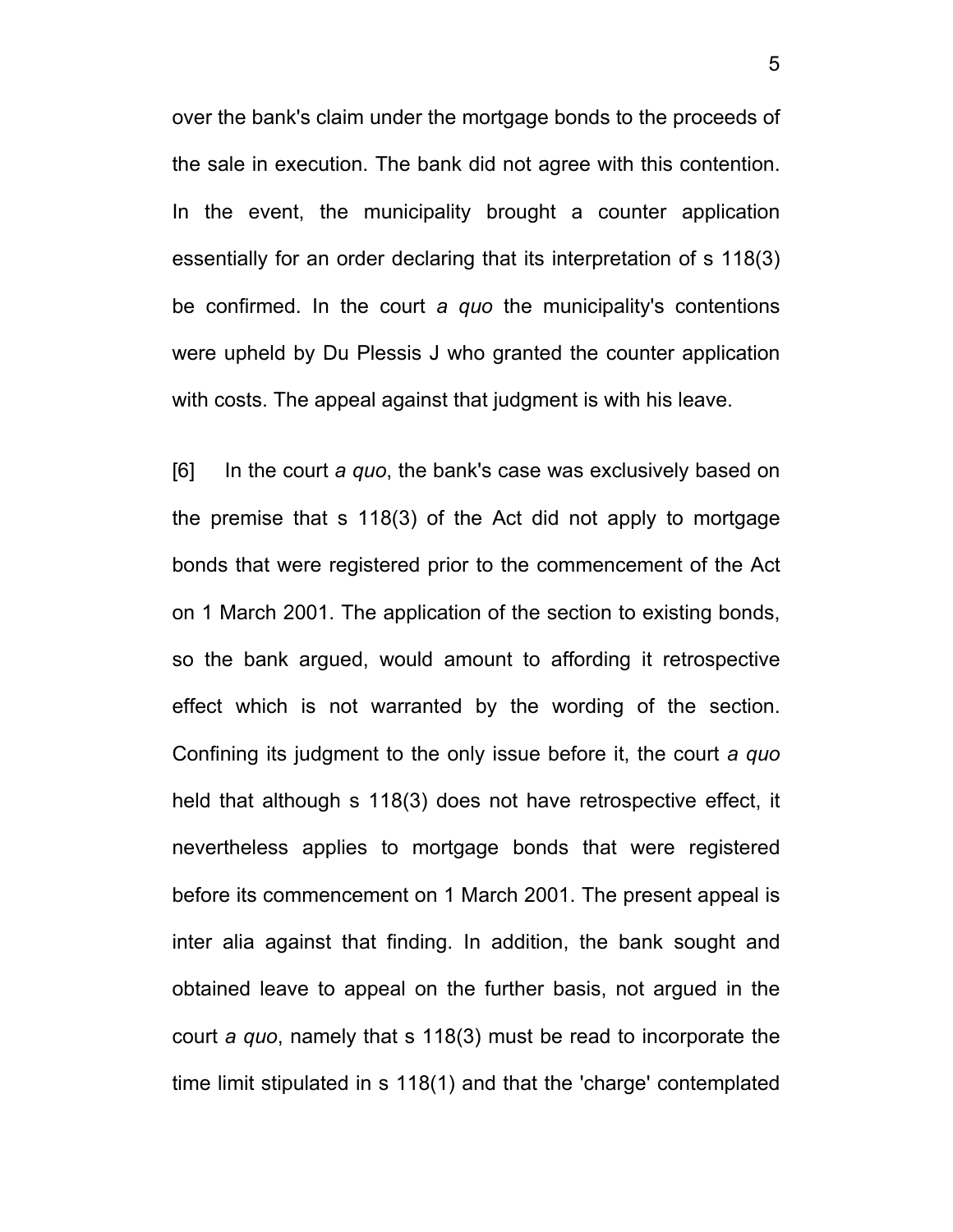in subsection (3) is therefore limited to debts that became due during the immediately preceding two years. I propose to deal with the latter contention first.

[7] In considering whether the time limit stipulated in s 118(1) should be read into s 118(3), it must be borne in mind that the two sections provide the municipality with two different remedies. Although the purpose of both is to ensure payment of the municipal claims that fall within the stipulated category, the mechanisms employed to achieve that purpose are different. Provisions such as those contained in s 118(1), sometimes referred to as 'embargo' or 'veto' provisions, can be traced back to provincial ordinances concerning local authorities passed many years ago (see eg *Pretoria Stadsraad v Geregsbode, Landdrosdistrik van Pretoria* 1959 (1) SA 609 (T) 613E-F; *Stadsraad van Pretoria v Letabakop Farming Operations (Pty) Ltd*  1981 (4) SA 911 (T) 917C-H). While the effect of these embargo provisions is to afford the municipality a right to veto the transfer of property until its stipulated claims are met, they do not render the municipality's claim preferent to existing mortgagees in the case of a sale in execution. That much was held in *Rabie NO v Rand Townships Registrar* 1926 TPD 286 (see also *Nel NO v Body*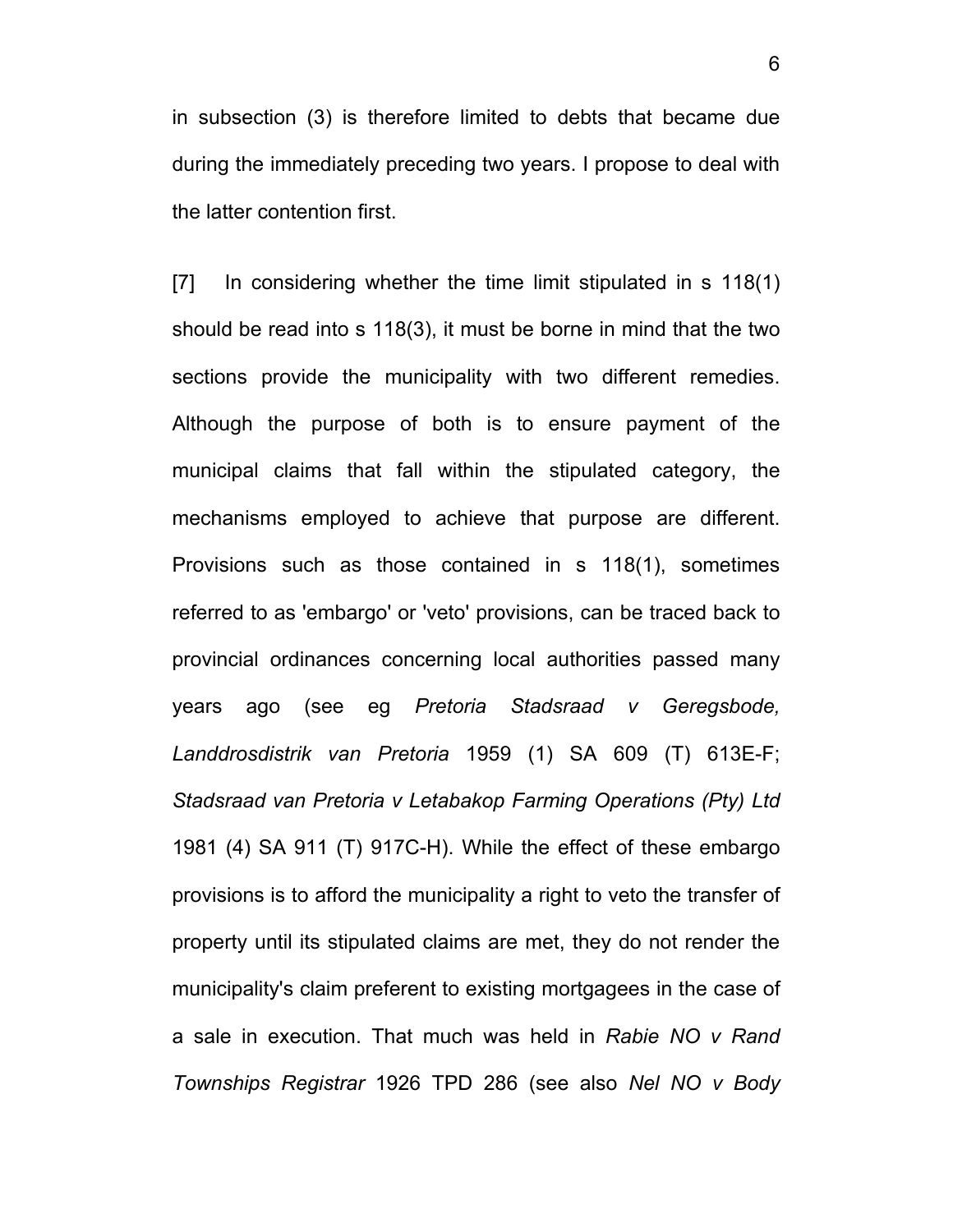*Corporate of the Seaways Building and another* 1996 (1) SA 131 (A) 134B-135C; *First Rand Bank Ltd v Body Corporate of Geovy Villa* 2004 (3) SA 362 (SCA) 369F-370E). If the legislature intended to create such a preference, so Greenberg J held in *Rabie NO* (at 290), it must do so in specific language and 'not leave such charge to be inferred from the mere existence of an embargo on transfer'. The Transvaal legislature's response to this decision was to create such a 'charge' in specific language, as suggested by Greenberg J, in s 50(2) (later s 50(3)) of Ordinance 17 of 1939 (T). Whereas s 50(1) of the ordinance contained an embargo or veto provision, similar to s 118(1), s 50(2) provided for a 'charge' similar to s 118(3), which has since been described as amounting to a tacit statutory hypothec (see eg *Stadsraad, Pretoria v Letabakop Farming Operations (Pty) Ltd* supra 918C-G; *First Rand Bank Ltd v Body Corporate of Geovy Villa* supra 368J-369A; C G van der Merwe 1996 (59) *THRHR* 378. Like s 118(3), s 50(2) specifically declared its purpose to be to afford the municipality a preference over any mortgage bonds registered against the property. Unlike s 118(3), however, s 50(2) expressly limited such preference to debts referred to in s 50(1), which applied only to debts that became due during the preceding three years. Consequently, both the veto and the hypothec provided for

7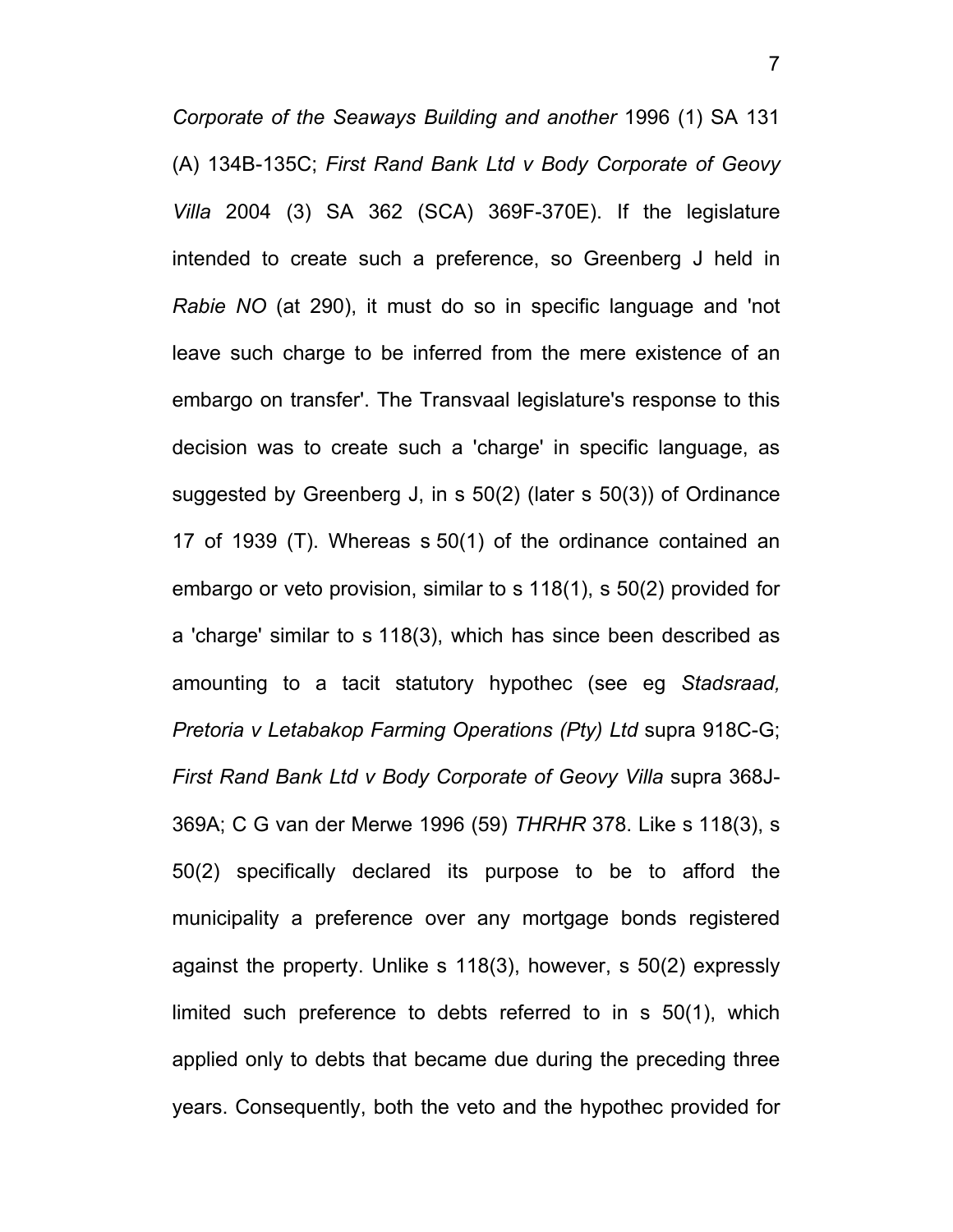in ss 50(1) and 50(2) were expressly limited to municipal claims not older than three years. The inference to be drawn from this is clear. The veto in s 118(1) and the charge in s 118(3) are two different entities. They may be subject to the same time limit, but this need not be so.

[8] Moreover, s 118(3) is on its own wording an independent, self-contained provision. It does not require the incorporation of the time limit in s 118(1) to make it comprehensible or workable. It was therefore rightly conceded by the bank that the introduction of such time limit into s 118(3) is not a necessary implication. Accordingly, the bank's contention was not that the interpretation suggested by it constituted the only – or even the most – plausible reading of s 118(3). What it contended was that its interpretation was a plausible one which was rendered most likely by reason of other considerations. Included amongst these, was the consideration that this narrower reading of s 118(3) would be more in conformity with the guarantee of property rights in s 25(1) of the Constitution (cf *Mkontwana v Nelson Mandela Metropolitan Municipality and another* 2005 (1) SA 530 (CC) para 45). It would also be the reading, so it was contended, that avoids the total negation of bondholders' rights that may result from the more expansive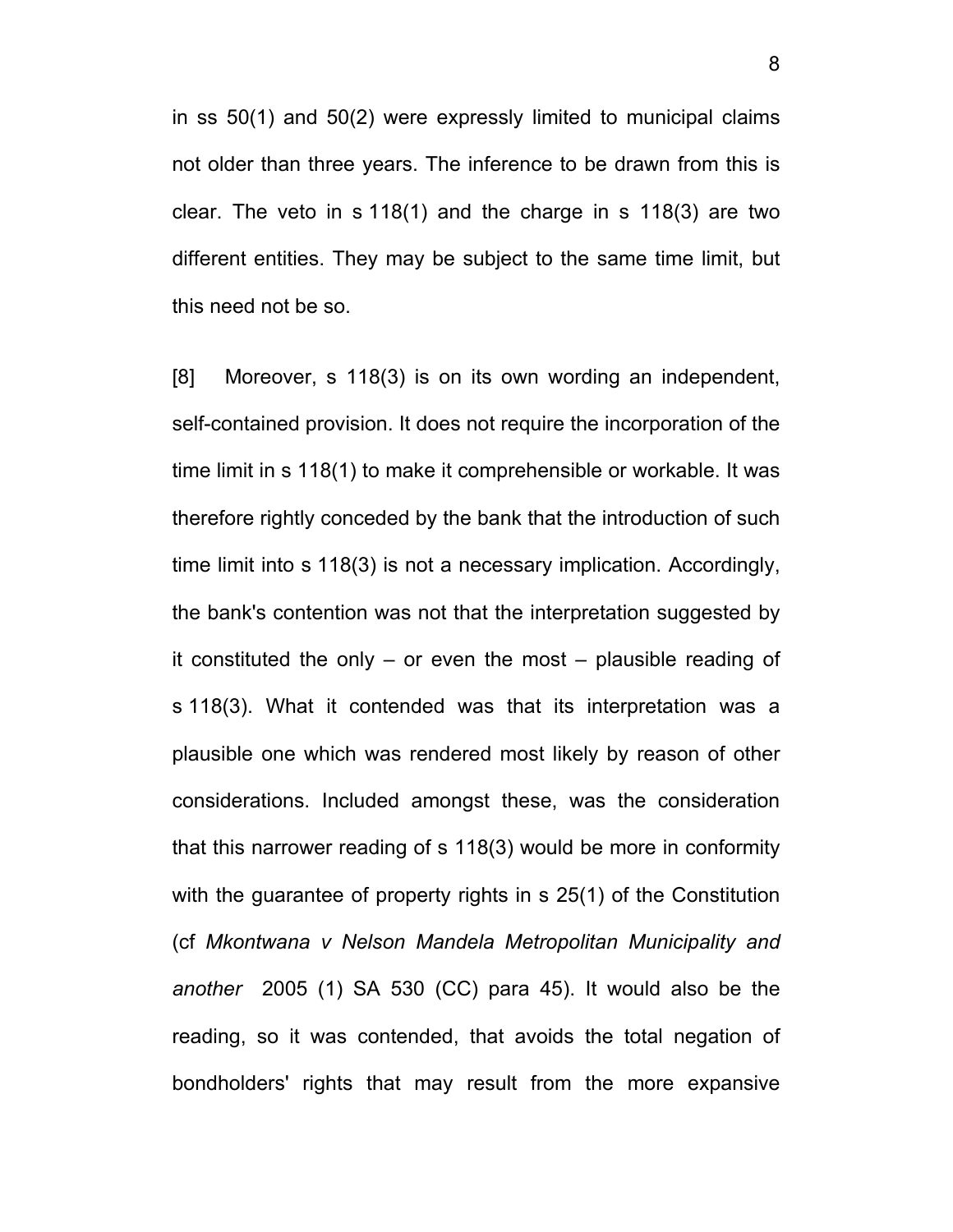interpretation of the section, as aptly demonstrated by the facts of this case. It is clear, however, that these considerations will only come into play if the construction of s 118(3) contended for by the bank is indeed a plausible one. This flows from the settled principle that considerations outside the wording of a statutory provision, including considerations of constitutional validity, do not permit an interpretation which is unduly strained (see eg *National Director of Public Prosecutions and another v Mohamed NO and others* 2003 (5) BCLR 476 (CC) para 35).

[9] The vital issue is therefore whether a construction of s 118(3) which allows for the introduction of the s 118(1) time limit would or would not be unduly strained. The bank's proposal was that the opening for such introduction is to be found in the expression 'an amount due' in s 118(3), as opposed to 'all amounts due' in s 118(1). As the starting point to its argument the bank referred to the fact that exactly the same words are used to describe the debts involved in s 118(1) and s 118(3), that is, 'municipal service fees, surcharges on fees, property rates and other municipal taxes, levies and duties' and that the debts concerned in the two sections are therefore exactly the same. Shorn of unhelpful references to the numerous dictionary meanings of 'an' and to various rules of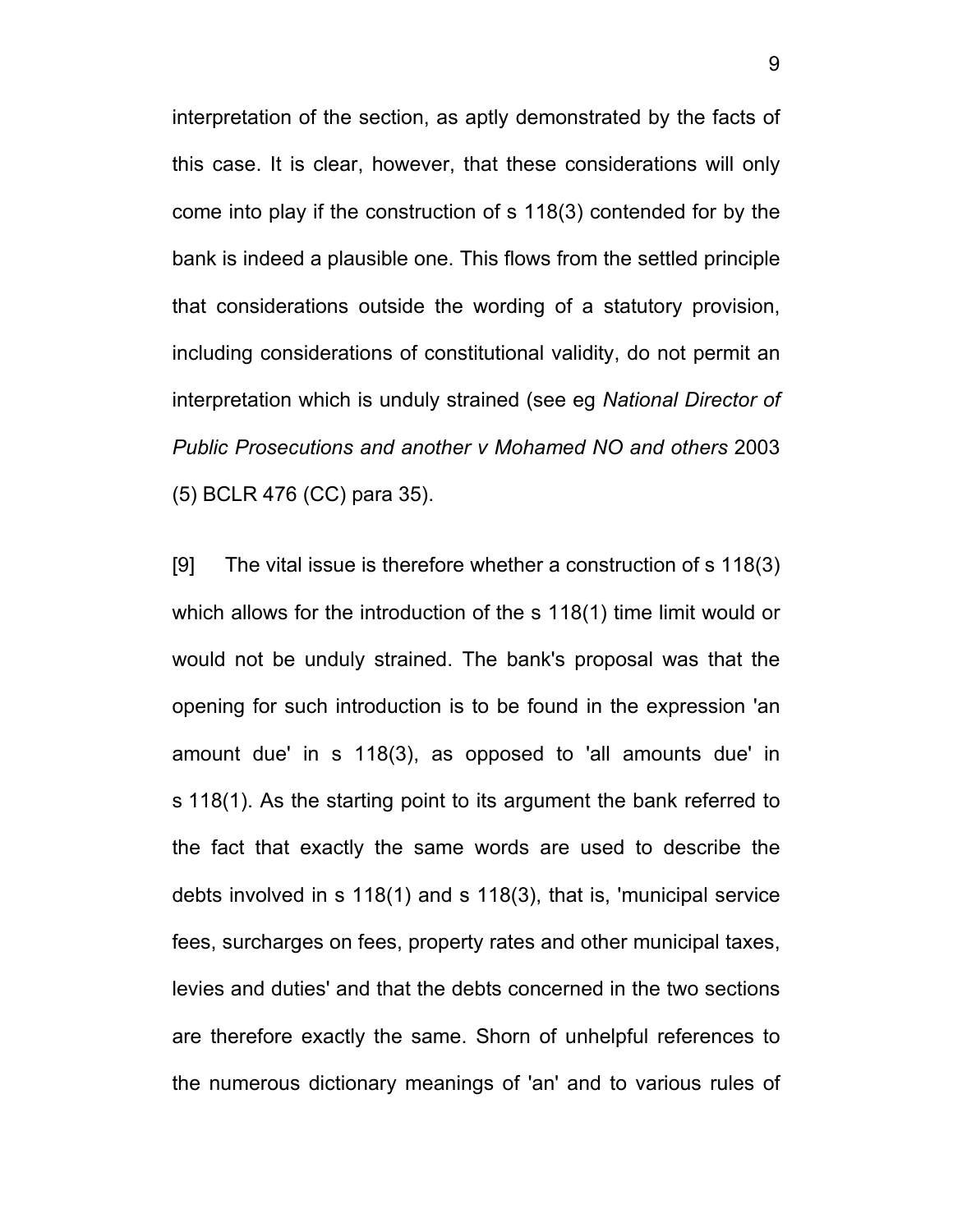interpretation stated in the abstract, the bank's argument then proceeded along the following lines. The phrase 'all amounts due' in s 118(1), so it was said, refers inclusively to a certain class or type of amounts – that is municipal debts of the specified kind, restricted by the two year time limit. The effect of using the indefinite article 'an' later in the same section, that is, in subsection (3), is to include the latter amount due in the same class or type as the first. Conversely, it was argued, the use of the word 'all' instead of 'an' in subsection (3) would have been the linguistically feasible way of either extending the class or including other types of amounts due.

[10] I am not convinced that the difference between 'an' and 'all' can support the weighty superstructure of the bank's argument. I think there is a much simpler explanation for this difference. In subsection  $(1)$  'all amounts' – plural – refers to a number of different debts that became due at different times. The purpose of 'all' is to indicate that, despite their different ages, everyone of these debts falls within the purview of the section, provided that it became due within the preceding two year period. Subsection (3), on the other hand, does not refer to a category or class of debts but to the aggregate of different debts secured by a single charge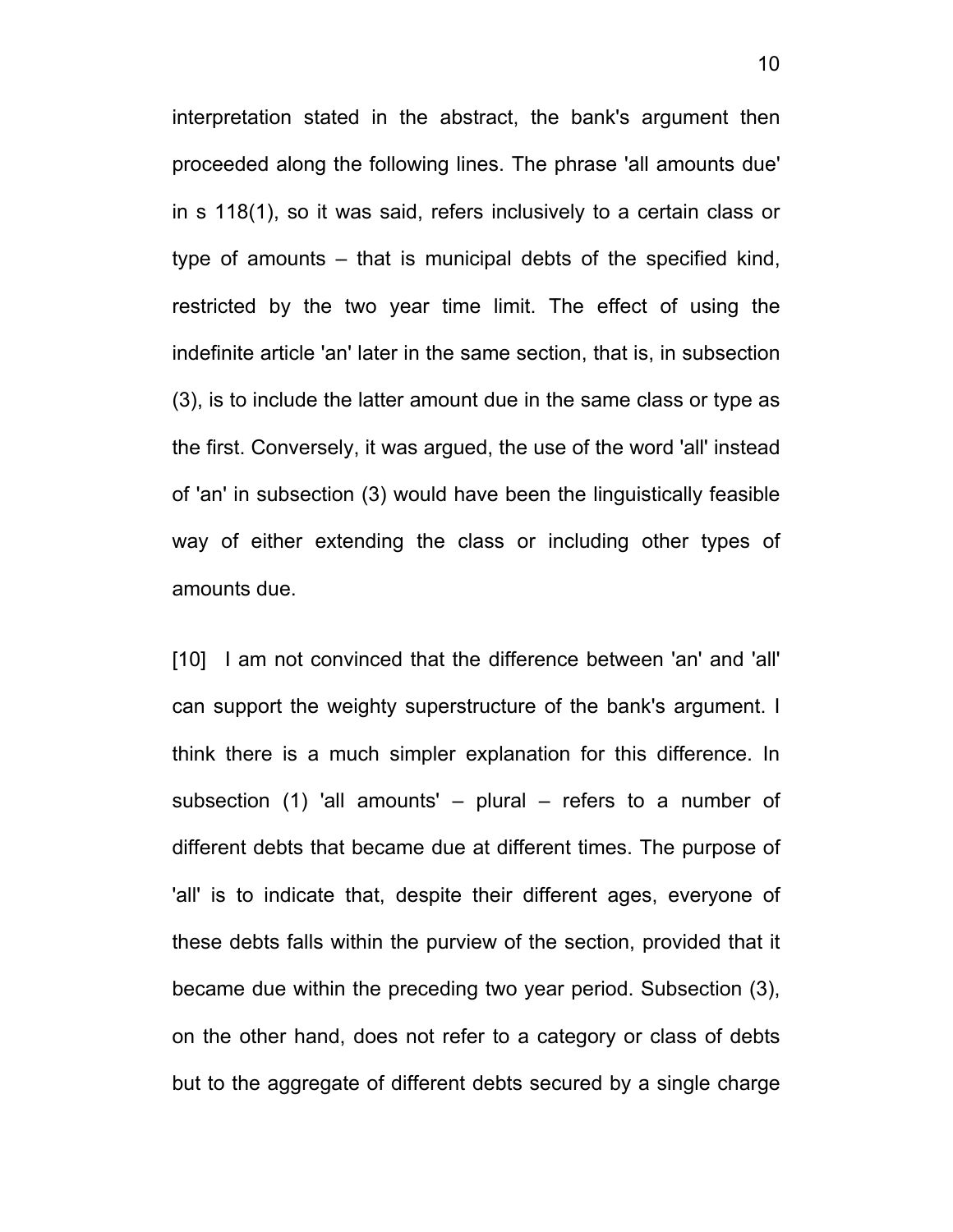or hypothec. For purposes of s 118(3) it therefore does not matter when the component parts of the secured debt became due. The amounts of all debts arising from the stipulated causes are added up to become one composite amount secured by a single hypothec which ranks above all mortgage bonds over the property.

[11] Conversely, if the legislature really intended to render s 118(3) subject to the same two year time limit contemplated in s 118(1), it could have done so in a number of ways. It could, for instance, have repeated the wording of s 118(1). Or, it could have followed the precedent of the 1939 Transvaal ordinance by simply referring to 'any amounts due in terms of s 118(1)'. This would have the added advantage of avoiding repetition of the cumbersome language enumerating the different causes from which the debts concerned may arise. The inference is clear. If the legislature intended to introduce a time limit into s 118(3), it would not have done so in the convoluted way suggested by the bank. In the result, the only plausible interpretation of s 118(3), in my view, is that it is not subject to the time limit contemplated in s 118(1).

[12] This brings me to the bank's alternative argument based on what it contended to be an unwarranted retroactive application of s 118(3). The starting point of this argument was a reference to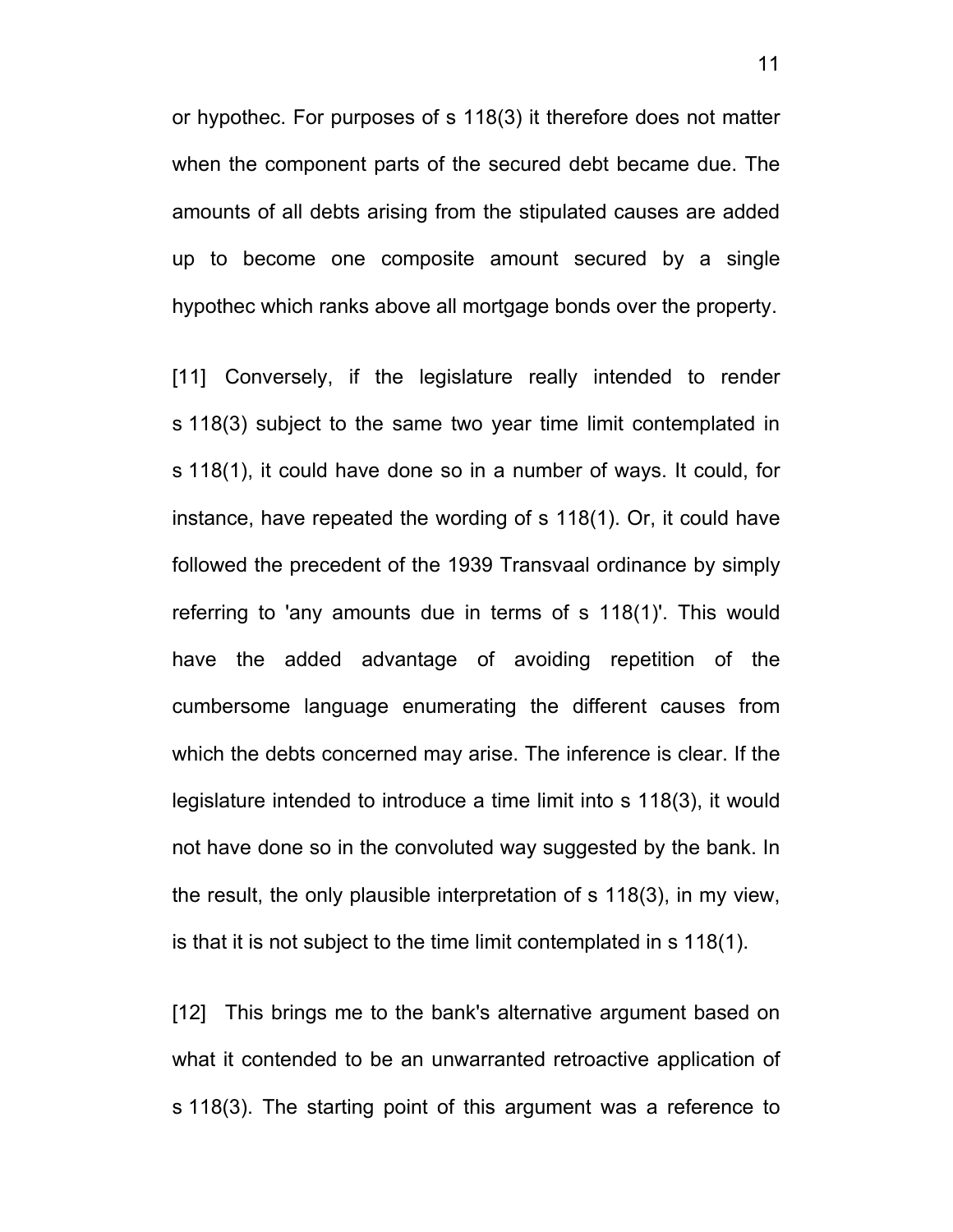s 50(3) of Ordinance 17 of 1939 (T), which was, as I have said, the predecessor of s 118(3) in the Province of Gauteng. In terms of this previous enactment the charge upon the property was limited to debts that became due during the preceding three years. On the day before the Act came into operation, that is, on 28 February 2001, the preference enjoyed by the municipality in terms of its statutory hypothec was therefore limited to debts not older than three years. If the unlimited preference imposed by s 118(3) were held to apply to bonds that existed on 28 February 2001, so the bank's argument proceeded, it would afford s 118(3) retrospective effect. In the absence of any indication of retrospectivity in the enactment itself, the argument concluded, such retrospective application could not be sustained.

[13] It is true that if s 118(3) is applied to bonds existing before 1 March 2001, it would reduce the security enjoyed by mortgagees under those bonds and in that sense interfere with existing rights. However, that in itself would not mean that the section is afforded retrospective effect. As was pointed out by Buckley LJ in *West v Gwynne* [1911] 2 Ch1 at 11-12:

'Retrospective operation is one matter. Interference with existing rights is another.'

12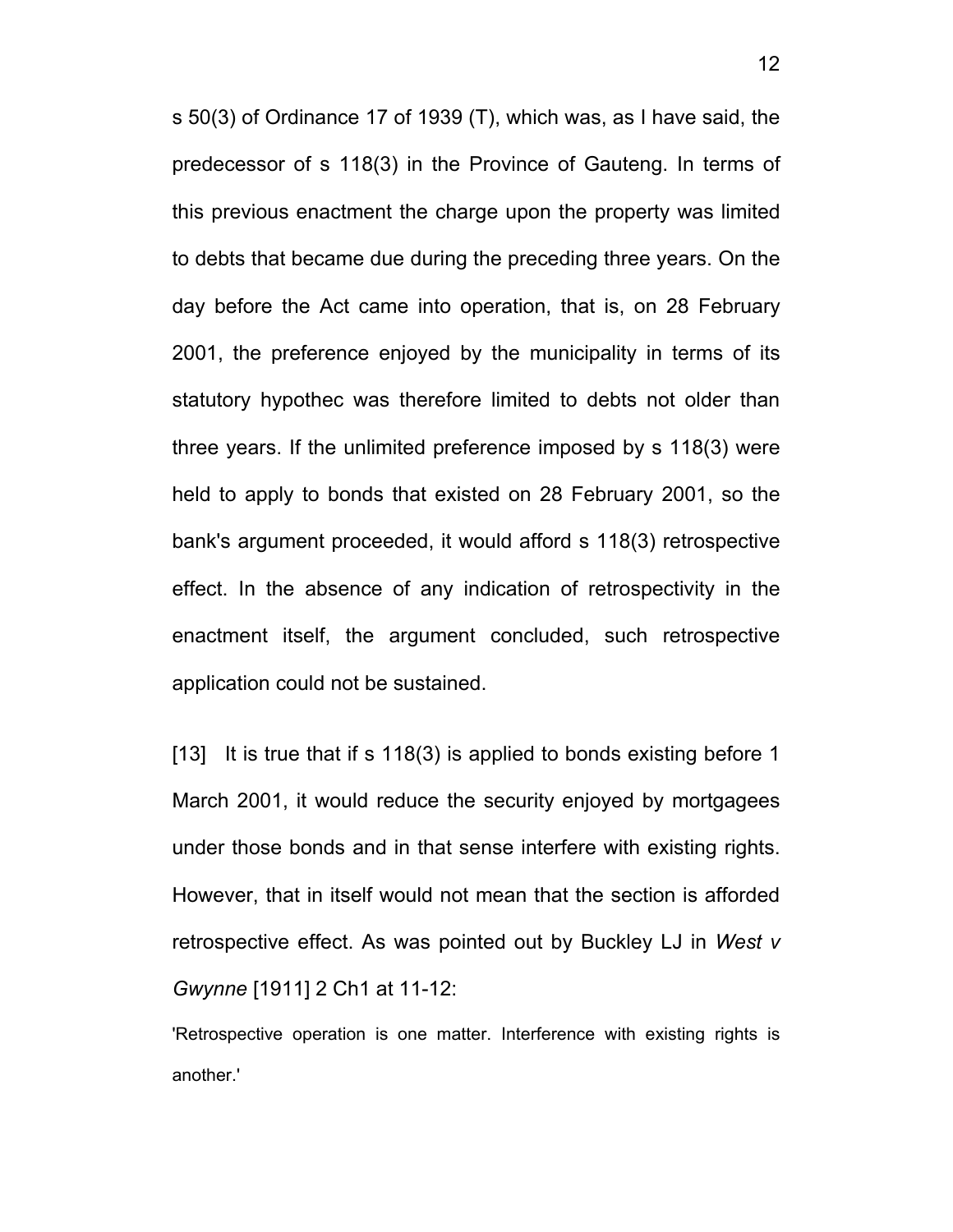In the same case Buckley LJ formulated the following test to determine the difference between the two:

'If an Act provides that as at a past date the law shall be taken to have been that which it was not, that Act I understand to be retrospective. That is not this case. The question here is whether a certain provision as to the contents of leases is addressed to the case of all leases or only of some, namely leases executed after the passing of the Act. The question is as to the ambit and scope of the Act, and not as to the date as from which the new law, as enacted by the Act, is to be taken to have been the law.'

The test thus formulated has been approved and applied by our courts on various occasions (see eg *Parow Municipality v Joyce and McGregor (Pty) Ltd* 1974 (1) SA 161 (C) 164E-165A; *Adampol (Pty) Ltd v Administrator, Transvaal* 1989 (3) SA 800 (A) 811B-813C; *Transnet Ltd (Autonet Division) v Chairman, National Transport Commission* 1999 (4) SA 1 (SCA) 7A-D).

[14] It follows that an enactment can only be described as retrospective in the true sense if it requires the law to be taken as amended prior to its date of amendment. Applying this formula, I find myself in agreement with the court *a quo* that on the interpretation of s 118(3) contended for by the municipality, the section requires no such thing. It does not expressly or impliedly purport to state that before 1 March 2001, the law in Gauteng was